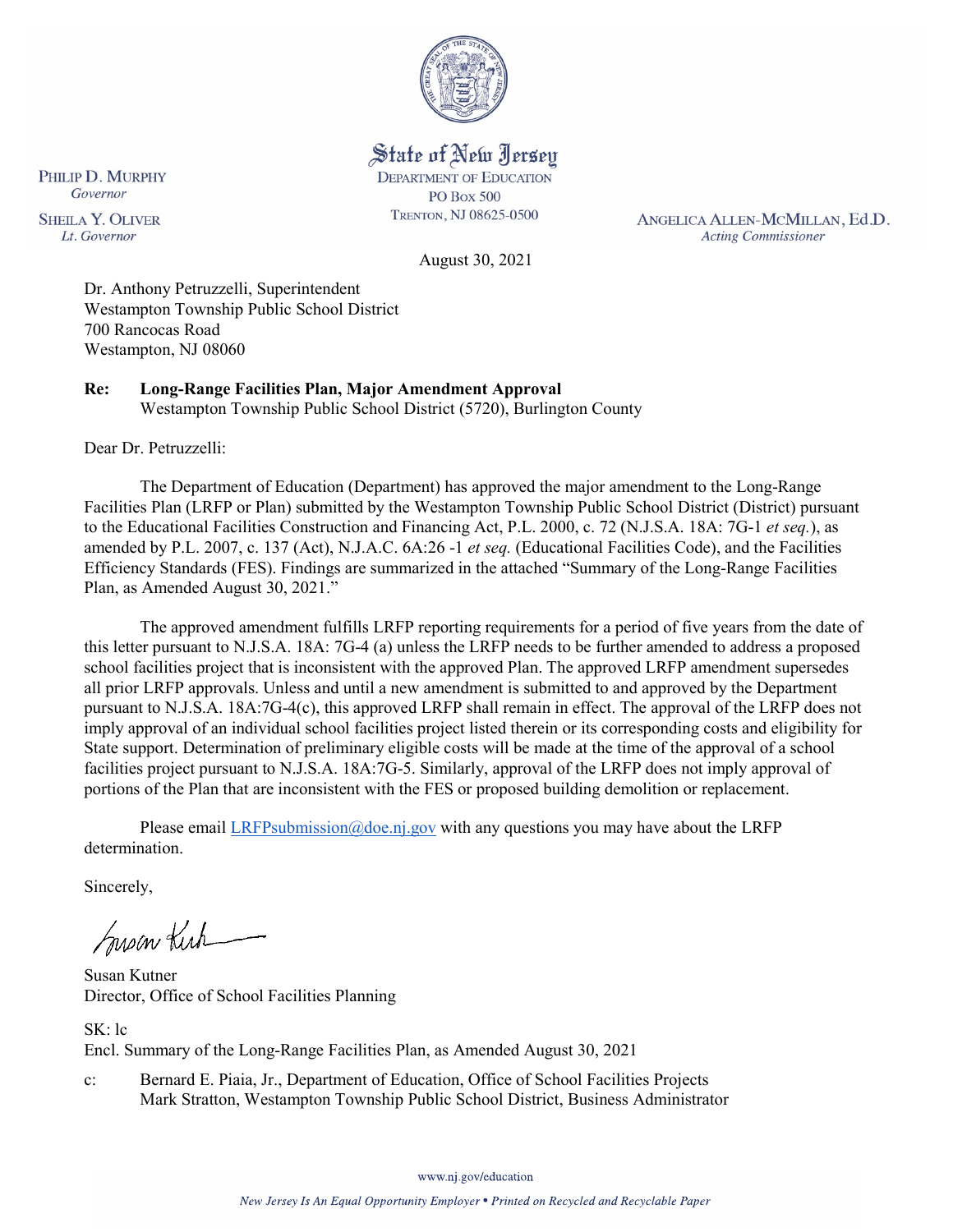# **Westampton Township Public School District (5720) Summary of the Long-Range Facilities Plan, as Amended August 30, 2021**

The Department of Education (Department) has completed its review of the major amendment to the Long-Range Facilities Plan (LRFP or Plan) submitted by the Westampton Township Public School District (District) pursuant to the Educational Facilities Construction and Financing Act, P.L. 2000, c. 72 (N.J.S.A. 18A: 7G-1 *et seq.*), as amended by P.L. 2007, c. 137 (Act), N.J.A.C. 6A:26-1 et seq. (Educational Facilities Code), and the Facilities Efficiency Standards (FES).

The following provides a summary of the District's approved amended LRFP. The summary is based on the standards set forth in the Act, the Educational Facilities Code, the FES, District-reported information in the Department's LRFP reporting system, and supporting documentation. The referenced reports in *italic* text are standard reports available on the Department's LRFP website.

### **1. Inventory Overview**

The District is classified as a Regular Operating District (ROD) for funding purposes. It provides services for students in grades PK-8.

The District identified existing and proposed schools, sites, buildings, rooms, and site amenities in its LRFP. Table 1 lists the number of existing and proposed district schools, sites, and buildings. Detailed information can be found in the *School Asset Inventory Report* and the *Site Asset Inventory Report.*

**As directed by the Department, school facilities projects that have received initial approval by the Department and have been approved by the voters, if applicable, are represented as "existing" in the LRFP.** Approved projects that include new construction and/or the reconfiguration/reassignment of existing program space are as follows: n/a.

| Category                                     | <b>Existing</b> | <b>Proposed</b> |
|----------------------------------------------|-----------------|-----------------|
| Number of Schools (assigned DOE school code) |                 |                 |
| Number of School Buildings <sup>1</sup>      |                 |                 |
| Number of Non-School Buildings <sup>2</sup>  |                 |                 |
| Number of Vacant Buildings                   |                 |                 |
| Number of Sites                              |                 |                 |

#### **Table 1: Number of Schools, School Buildings, and Sites**

Based on the existing facilities inventory submitted by the District:

- Schools using leased buildings (short or long-term):  $n/a$
- Schools using temporary classroom units (TCUs), excluding TCUs supporting construction: n/a
- Vacant/unassigned school buildings:  $n/a$

 $\overline{a}$ 

<span id="page-1-1"></span><span id="page-1-0"></span>*<sup>1</sup>* Includes district-owned buildings and long-term leases serving students in district-operated programs

<sup>&</sup>lt;sup>2</sup> Includes occupied district-owned buildings not associated with a school, such as administrative buildings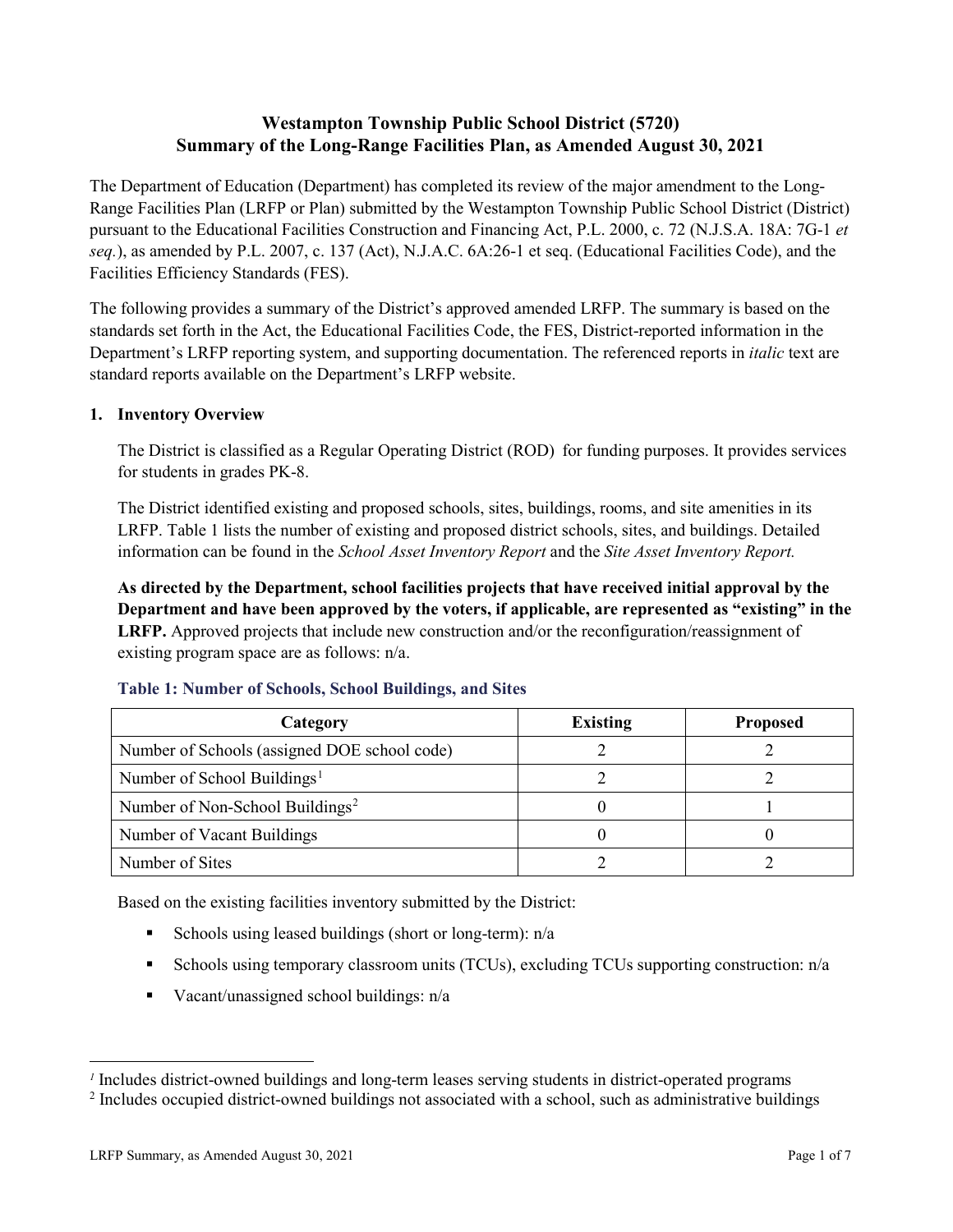Findings:

The Department has determined that the proposed inventory is adequate for approval of the District's LRFP amendment. However, the LRFP determination does not imply approval of an individual school facilities project listed within the LRFP; the District must submit individual project applications for project approval.

# **2. District Enrollments**

The District determined the number of students, or "proposed enrollments," to be accommodated for LRFP planning purposes on a district-wide basis and in each school.

The Department minimally requires the submission of a standard cohort-survival projection using historic enrollment data from the Application for School State Aid (ASSA) or NJ Smart. The cohort-survival method projection method forecasts future students based upon the survival of the existing student population as it moves from grade to grade. A survival ratio of less than 1.00 indicates a loss of students, while a survival ratio of more than 1.00 indicates the class size is increasing. For example, if a survival ratio tracking first to second grade is computed to be 1.05, the grade size is increasing by 5% from one year to the next. The cohort-survival projection methodology works well for communities with stable demographic conditions. Atypical events impacting housing or enrollments, such as an economic downturn that halts new housing construction or the opening of a charter or private school, typically makes a cohort-survival projection less reliable.

# **Proposed enrollments are based on a standard cohort-survival enrollment projection.**

Adequate supporting documentation was submitted to the Department to justify the proposed enrollments. Table 2 provides a comparison of existing and projected enrollments. All totals include special education students.

|                              | <b>Existing Enrollments</b> | <b>District Proposed Enrollments</b> |
|------------------------------|-----------------------------|--------------------------------------|
| <b>Grades</b>                | 2020-2021                   | 2024-2025                            |
| PK (excl. private providers) |                             | 25                                   |
| Grades K to 5                | 614                         | 591                                  |
| Grades 6 to 8                | 348                         | 340                                  |
| Grades 9 to 12               |                             |                                      |
| <b>Totals PK to 12</b>       | 983                         | 956                                  |

# **Table 2: Enrollments**

Findings:

The Department has determined the District's proposed enrollments to be acceptable for approval of the District's LRFP amendment. The Department will require a current enrollment projection at the time an application for a school facilities project is submitted incorporating the District's most recent enrollments in order to verify that the LRFP's planned capacity is appropriate for the updated enrollments.

# **3. District Practices Capacity**

Based on information provided in the room inventories, District Practices Capacity was calculated for each school building to determine whether adequate capacity is proposed for the projected enrollments based on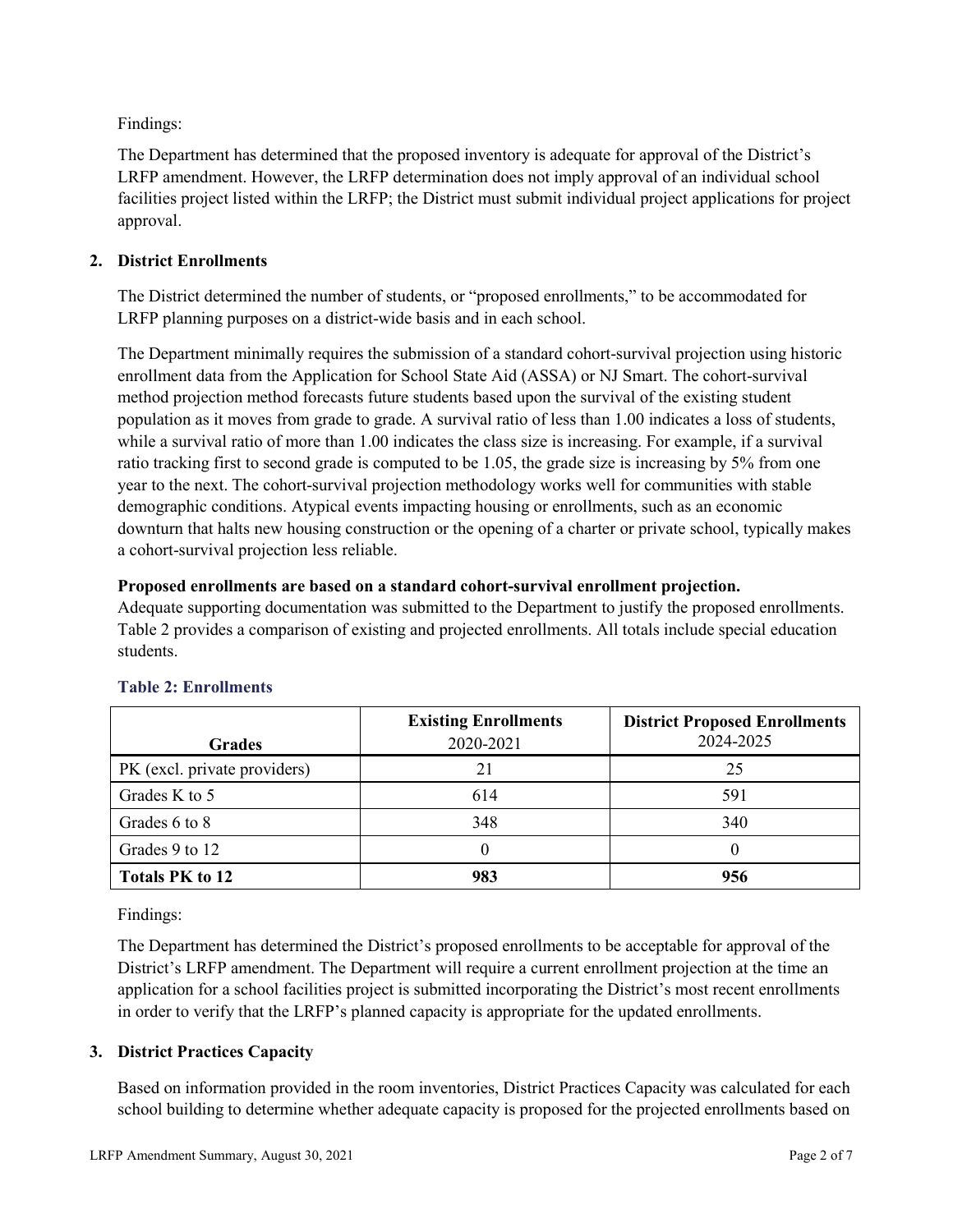district scheduling and class size practices. The capacity totals assume instructional buildings can be fully utilized regardless of school sending areas, transportation, and other operational issues. The calculations only consider district-owned buildings and long-term leases; short term leases and temporary buildings are excluded. **A capacity utilization factor of 90% for classrooms serving grades K-8 and 85% for classrooms serving grades 9-12 is applied in accordance with the FES.** No capacity utilization factor is applied to preschool classrooms.

In certain cases, districts may achieve adequate District Practices Capacity to accommodate enrollments but provide inadequate square feet per student in accordance with the FES, resulting in educational adequacy issues and "Unhoused Students." Unhoused students are considered in the "Functional Capacity" calculations used to determine potential State support for school facilities projects and are analyzed in Section 4.

Table 3 provides a summary of proposed enrollments and existing and proposed District-wide capacities. Detailed information can be found in the LRFP website reports titled *FES and District Practices Capacity Report, Existing Rooms Inventory Report, and Proposed Rooms Inventory Report.*

| <b>Grades</b>              | <b>Proposed</b><br><b>Enrollments</b> | <b>Existing</b><br><b>District</b><br><b>Practices</b><br>Capacity | <b>Existing</b><br>Deviation* | <b>Proposed</b><br><b>District</b><br><b>Practices</b><br>Capacity | <b>Proposed</b><br>Deviation* |
|----------------------------|---------------------------------------|--------------------------------------------------------------------|-------------------------------|--------------------------------------------------------------------|-------------------------------|
| Elementary ( $PK$ to 5)    | 616                                   | 407.36                                                             | $-208.64$                     | 636.84                                                             | 20.84                         |
| Middle $(6 \text{ to } 8)$ | 340                                   | 470.24                                                             | 130.24                        | 344.91                                                             | 4.91                          |
| High $(9 \text{ to } 12)$  | 0                                     | 0.00                                                               | 0.00                          | 0.00                                                               | 0.00                          |
| <b>District Totals</b>     | 956                                   | 877.60                                                             | $-78.40$                      | 981.75                                                             | 25.75                         |

# **Table 3: District Practices Capacity Analysis**

*\* Positive numbers signify surplus capacity; negative numbers signify inadequate capacity. Negative values for District Practices capacity are acceptable for approval if proposed enrollments do not exceed 100% capacity utilization.*

Considerations:

- Based on the proposed enrollments and existing room inventories, the District is projected to have inadequate capacity for the following grade groups, assuming all school buildings can be fully utilized: PK-5
- Adequate justification has been provided by the District if the proposed capacity for a school significantly deviates from the proposed enrollments. Generally, surplus capacity is acceptable for LRFP approval if additional capacity is not proposed through new construction.

# Findings:

The Department has determined that proposed District capacity, in accordance with the proposed enrollments, is adequate for approval of the District's LRFP amendment. The Department will require a current enrollment projection at the time an application for a school facilities project is submitted, incorporating the District's most recent Fall Enrollment Report, in order to verify that the LRFP's planned capacity meets the District's updated enrollments.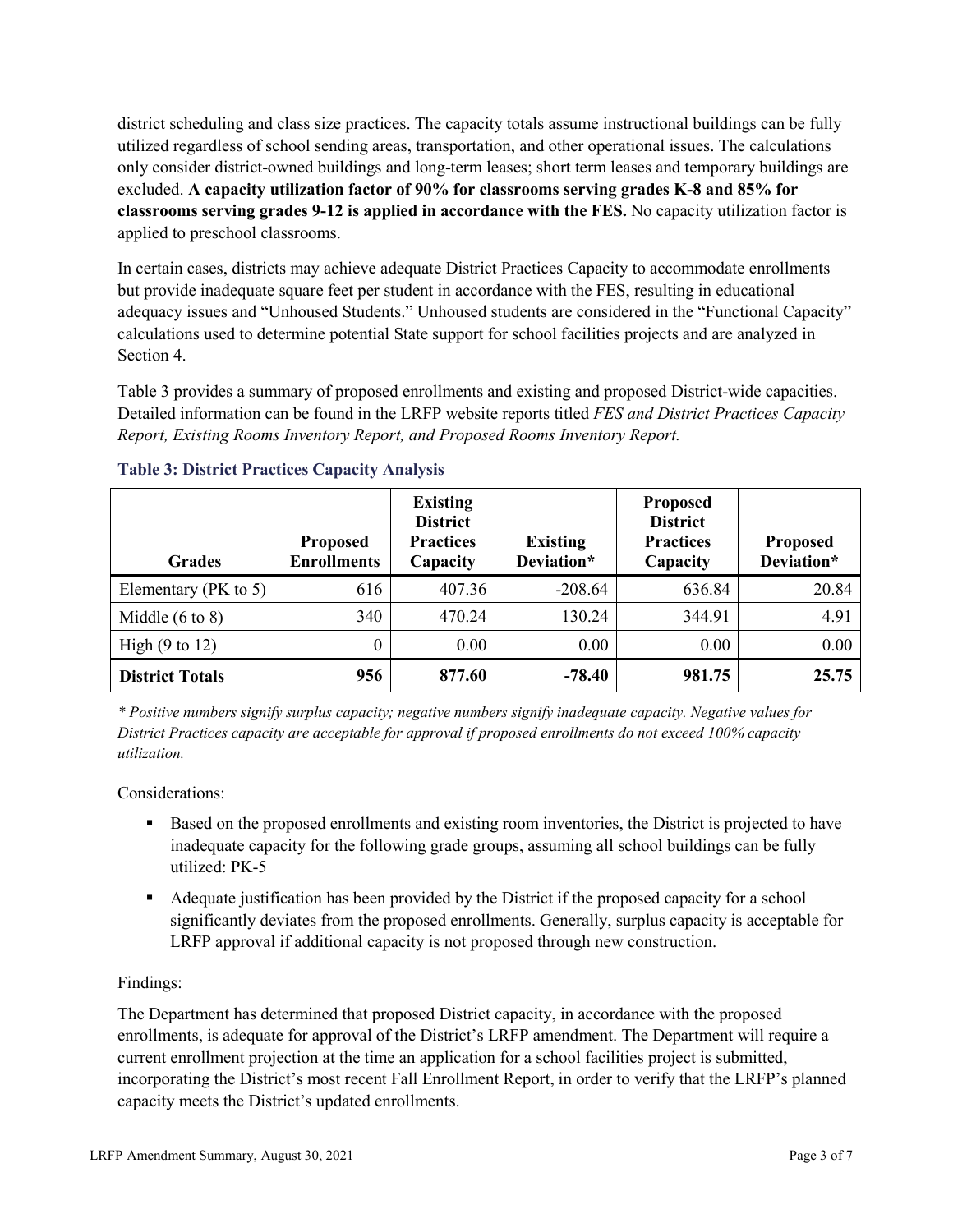## **4. New Construction Funding Eligibility**

*Functional Capacity* was calculated and compared to the proposed enrollments to provide a **preliminary estimate** of Unhoused Students and new construction funding eligibility. **A final determination will be made at the time of project application approval.**

*Functional Capacity* is the adjusted gross square footage of a school building *(total gross square feet minus excluded space)* divided by the minimum area allowance per full-time equivalent student for the grade level contained therein. *Unhoused Students* is the number of students projected to be enrolled in the District that exceeds the Functional Capacity of the District's schools pursuant to N.J.A.C. 6A:26-2.2(c). *Excluded Square Feet* includes (1) square footage exceeding the FES for any pre-kindergarten, kindergarten, general education, or self-contained special education classroom; (2) grossing factor square footage *(corridors, stairs, mechanical rooms, etc.)* that exceeds the FES allowance, and (3) square feet proposed to be demolished or discontinued from use. Excluded square feet may be revised during the review process for individual school facilities projects.

Table 4 provides a preliminary assessment of the Functional Capacity, Unhoused Students, and Estimated Maximum Approved Area for Unhoused Students for each FES grade group. The calculations exclude temporary facilities and short-term leased buildings. School buildings proposed for whole or partial demolition or reassignment to a non-school use are excluded from the calculations pending project application review. If a building is proposed to be reassigned to a different school, the square footage is applied to the proposed grades after reassignment. Buildings that are not assigned to a school are excluded from the calculations. In addition, only preschool students eligible for state funding (former ECPA students) are included. Detailed information concerning the calculations can be found in the *Functional Capacity and Unhoused Students Report* and the *Excluded Square Footage Report.*

| Category                                     | PK/K to 5 | 6 to 8 | 9 to 12  | <b>Total</b> |
|----------------------------------------------|-----------|--------|----------|--------------|
| Eligible PK /K-12 Proposed Enrollments       | 616       | 340    | 0        |              |
| FES Area Allowance (SF/student)              | 125.00    | 134.00 | 151.00   |              |
| <b>Prior to Completion of Proposed Work:</b> |           |        |          |              |
| <b>Existing Gross Square Feet</b>            | 89,533    | 51,950 | $\theta$ | 141,483      |
| <b>Adjusted Gross Square Feet</b>            | 87,364    | 49,532 | $\theta$ | 136,896      |
| <b>Adjusted Functional Capacity</b>          | 698.91    | 379.19 | 0.00     |              |
| <b>Unhoused Students</b>                     | 0.00      | 0.00   | 0.00     |              |
| Est. Max. Area for Unhoused Students         | 0.00      | 0.00   | $\theta$ |              |
| <b>After Completion of Proposed Work:</b>    |           |        |          |              |
| Gross Square Feet                            | 96,776    | 54,432 | $\theta$ | 151,208      |
| New Gross Square Feet                        | 7,243     | 2,482  | $\theta$ | 9,725        |
| <b>Adjusted Gross Square Feet</b>            | 94,607    | 52,013 | $\theta$ | 146,620      |
| <b>Functional Capacity</b>                   | 756.86    | 398.19 | 0.00     |              |
| Unhoused Students after Construction         | 0.00      | 0.00   | 0.00     |              |
| Est. Max. Area Remaining                     | 0.00      | 0.00   | 0.00     |              |

#### **Table 4: Estimated Maximum Approved Area for Unhoused Students**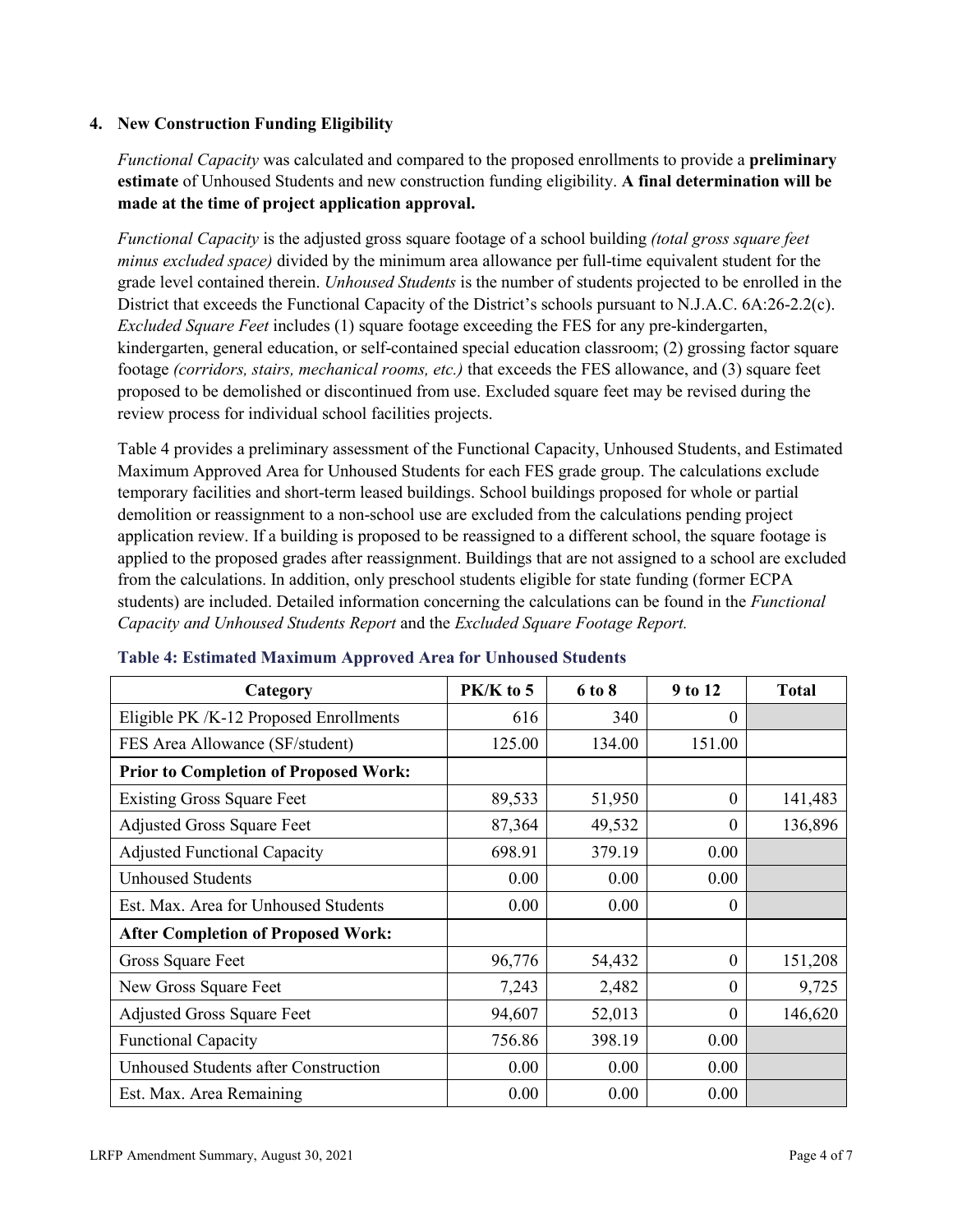Facilities used for non-instructional or non-educational purposes are ineligible for State support under the Act. However, projects for such facilities shall be reviewed by the Department to determine whether they are consistent with the District's LRFP and whether the facility, if it is to house students (full or part time) conforms to educational adequacy requirements. These projects shall conform to all applicable statutes and regulations.

Estimated costs represented in the LRFP by the District are for capital planning purposes only. The estimates are not intended to represent preliminary eligible costs or final eligible costs of approved school facilities projects.

Considerations:

- The District does not have approved projects pending completion, as noted in Section 1, that impact the Functional Capacity calculations.
- **The Functional Capacity calculations** *exclude* square feet proposed for demolition or discontinuation for the following FES grade groups and school buildings pending a feasibility study and project review: n/a.
- Based on the preliminary assessment, the District has Unhoused Students prior to the completion of proposed work for the following FES grade groups: n/a.
- New construction is proposed for the following FES grade groups: PK-5, 6-8.
- Proposed new construction exceeds the estimated maximum area allowance for Unhoused Students prior to the completion of the proposed work for the following grade groups: PK-5, 6-8.
- The District, based on the preliminary LRFP assessment, will not have Unhoused Students after completion of the proposed LRFP work. If the District is projected to have Unhoused Students, adequate justification has been provided to confirm educational adequacy in accordance with Section 6 of this determination.

# Findings:

Functional Capacity and Unhoused Students calculated in the LRFP are preliminary estimates. Preliminary Eligible Costs (PEC) and Final Eligible Costs (FEC) will be included in the review process for specific school facilities projects. A feasibility study undertaken by the District is required if building demolition or replacement is proposed per N.J.A.C. 6A:26-2.3(b)(10).

# **5. Proposed Work**

The District assessed program space, capacity, and physical plant deficiencies to determine corrective actions. Capital maintenance, or *"system actions,"* address physical plant deficiencies due to operational, building code, and /or life cycle issues. Inventory changes, or *"inventory actions,*" add, alter, or eliminate sites, site amenities, buildings, and/or rooms.

The Act (N.J.S.A. 18A:7G-7b) provides that all school facilities shall be deemed suitable for rehabilitation unless a pre-construction evaluation undertaken by the District demonstrates to the satisfaction of the Commissioner that the structure might pose a risk to the safety of the occupants even after rehabilitation or that rehabilitation is not cost-effective. Pursuant to N.J.A.C. 6A:26-2.3(b)(10), the Commissioner may identify school facilities for which new construction is proposed in lieu of rehabilitation for which it appears from the information presented that new construction is justified, provided, however, that for such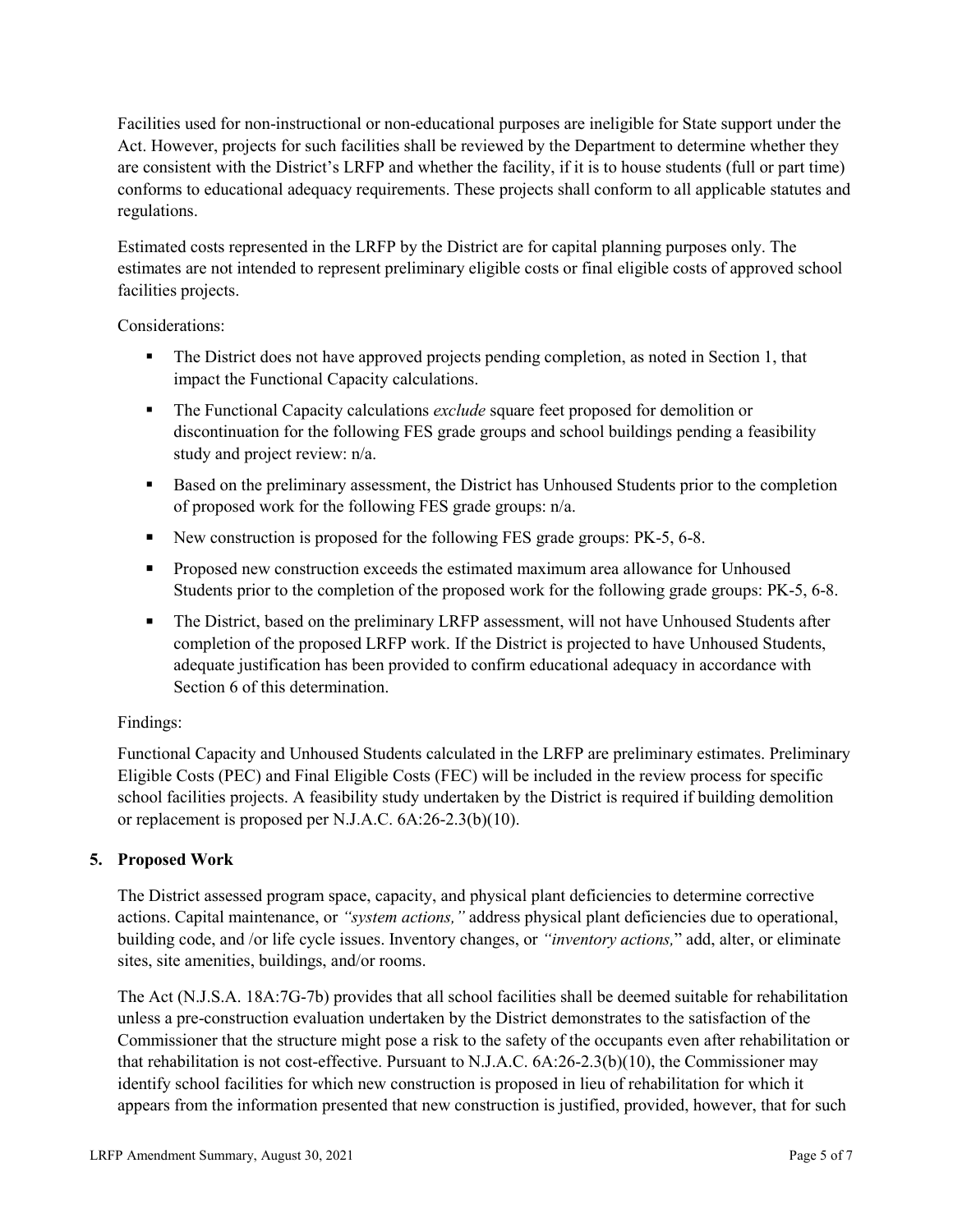school facilities so identified, the District must submit a feasibility study as part of the application for the specific school facilities project. The cost of each proposed building replacement is compared to the cost of additions or rehabilitation required to eliminate health and safety deficiencies and to achieve the District's programmatic model.

Table 5 lists the scope of work proposed for each school based on the building(s) serving their student population. Proposed inventory changes are described in the LRFP website reports titled *"School Asset Inventory Report and "Proposed Room Inventory Report."* Information concerning proposed systems work, or capital maintenance can be found in the "LRFP Systems Action Summary Report."

With the completion of the proposed work, the following schools are proposed to be eliminated: n/a; the following schools are proposed to be added: n/a.

| <b>Proposed Scope of Work</b>                                                                  | <b>Applicable Schools</b>                      |
|------------------------------------------------------------------------------------------------|------------------------------------------------|
| <b>Renovation only</b> (no new construction)                                                   |                                                |
| System actions only (no inventory actions)                                                     | n/a                                            |
| Existing inventory actions only (no systems actions)                                           | n/a                                            |
| Systems and inventory changes                                                                  | n/a                                            |
| <b>New construction</b>                                                                        |                                                |
| Building addition only (no systems actions)                                                    | n/a                                            |
| Renovation and building addition (system, existing<br>inventory, and new construction actions) | Holly Hills ES $(020)$ ; Westampton MS $(050)$ |
| New building on existing site                                                                  | n/a                                            |
| New building on new or expanded site                                                           | n/a                                            |
| Site and building disposal (in addition to above scopes)                                       |                                                |
| Partial building demolition                                                                    | n/a                                            |
| Whole building demolition                                                                      | n/a                                            |
| Site and building disposal or discontinuation of use                                           | n/a                                            |

### **Table 5: School Building Scope of Work**

Findings:

The Department has determined that the proposed work is adequate for approval of the District's LRFP amendment. However, Department approval of proposed work in the LRFP does not imply the District may proceed with a school facilities project. The District must submit individual project applications with cost estimates for Department project approval. Both school facilities project approval and other capital project review require consistency with the District's approved LRFP.

# **6. Proposed Room Inventories and the Facilities Efficiency Standards**

The District's proposed school buildings were evaluated to assess general educational adequacy in terms of compliance with the FES area allowance pursuant to N.J.A.C. 6A:26-2.2 and 2.3.

District schools proposed to provide less square feet per student than the FES after the completion of proposed work as indicated in Table 5 are as follows: n/a